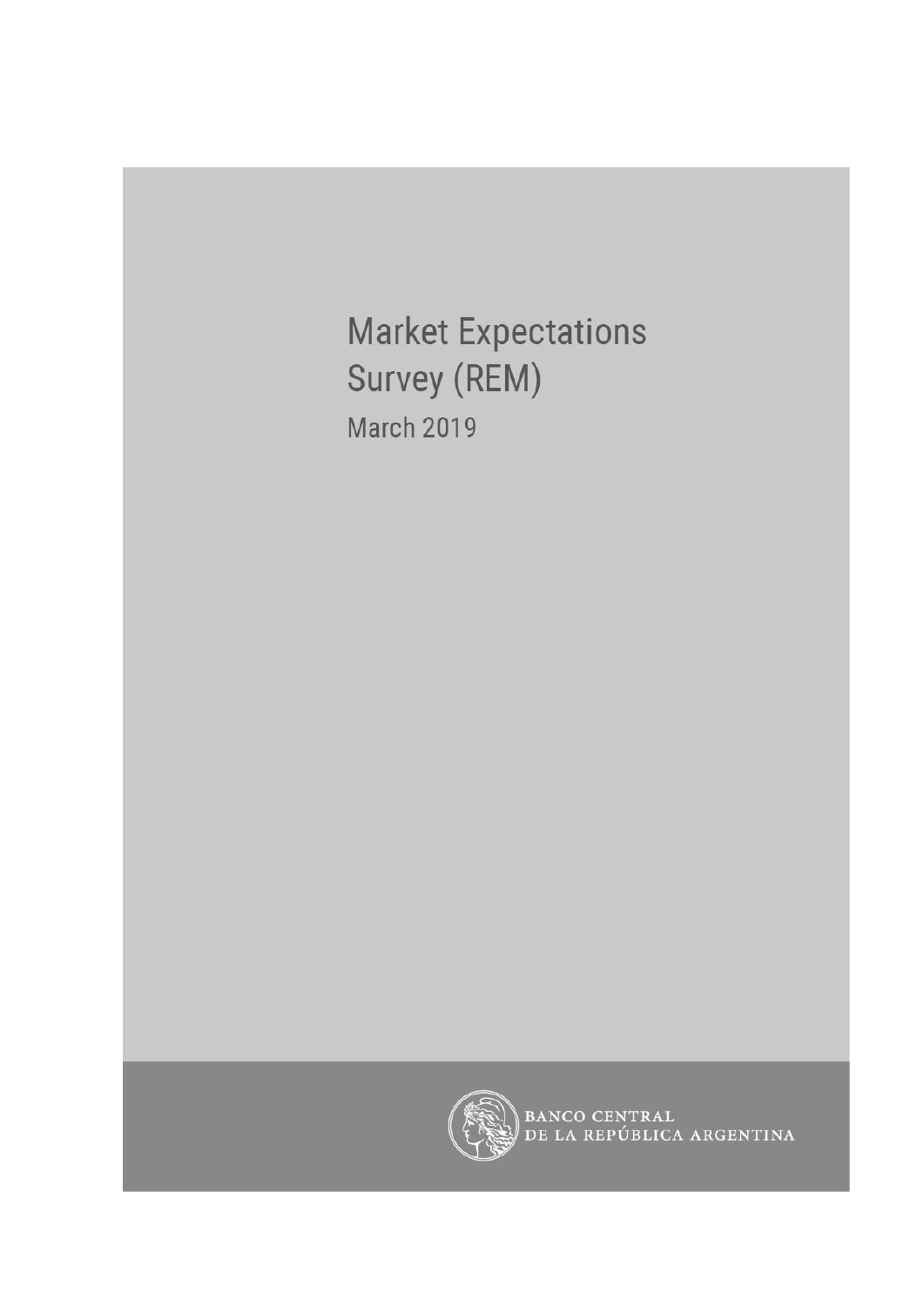The Market Expectations Survey (REM) consists of a systematic follow-up of the main short and medium term macroeconomic forecasts usually made by domestic and foreign expert analysts on the evolution of selected variables of the Argentine economy compiled by the Central Bank of Argentina (BCRA).

The survey includes the expectations about retail prices, interest rate, nominal exchange rate, economic activity and the primary result of the domestic non-financial public sector.

This report, published on April 3, 2019, discloses the results of the survey made from March 27 to 29. It encompasses the forecasts made by 55 participants (same quantity than on the previous occasion), including 34 consulting firms and domestic research centers, 14 financial institutions from Argentina and 7 foreign analysts. 1

<sup>&</sup>lt;sup>1</sup> The monthly results and the list of analysts authorized to participate in the survey are published in the [Internet Site of the BCRA.](http://www.bcra.gob.ar/PublicacionesEstadisticas/Relevamiento_Expectativas_de_Mercado.asp) For enquiries, please write to [rem@bcra.gob.ar.](mailto:rem@bcra.gob.ar)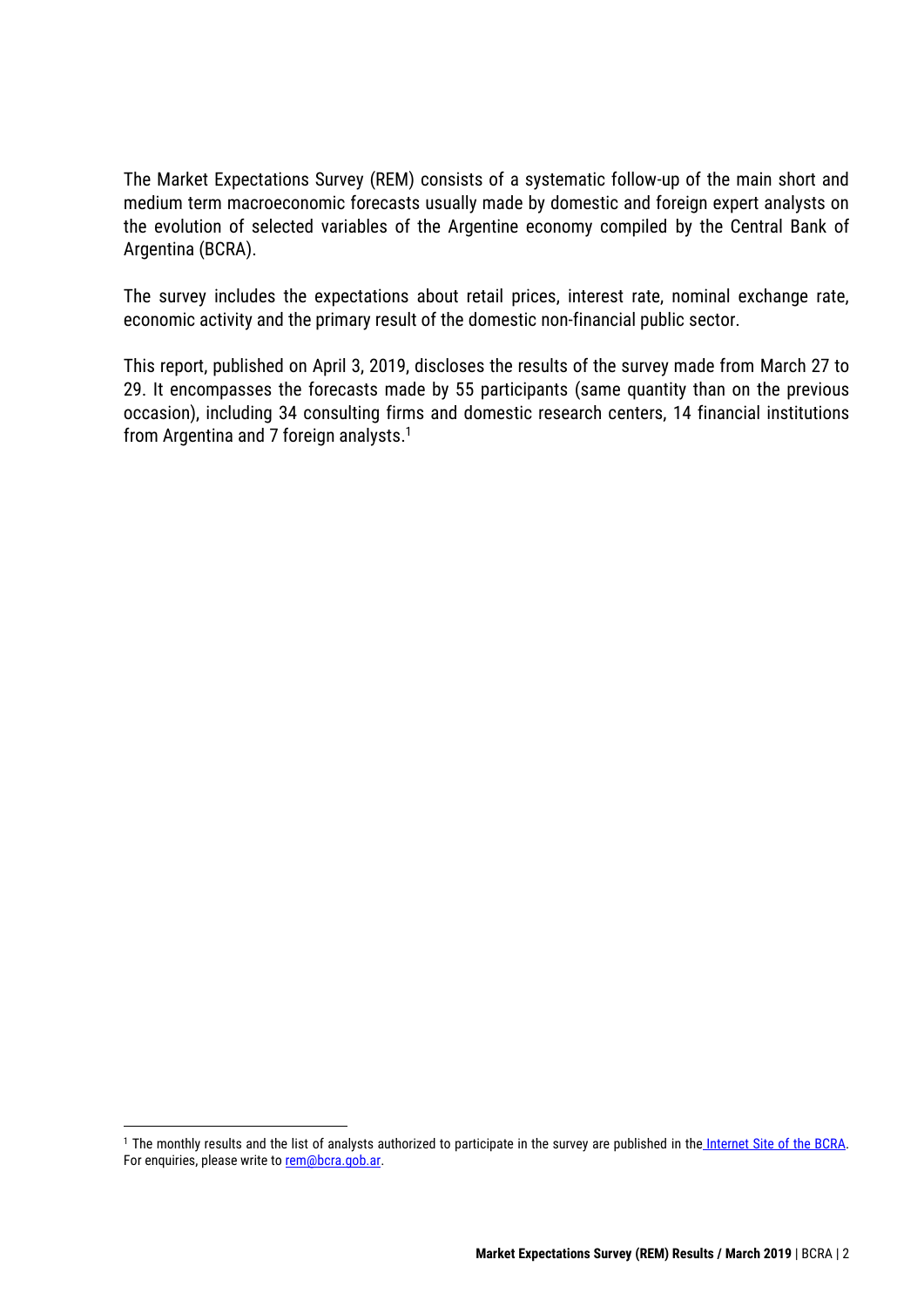# Market Expectations Survey (REM) Results

### March 2019

In March, market analysts revised upwards their inflation forecasts. As a result, the median for the next 12 months stood at 30.7% year-on-year (y.o.y., +1.7 percentage points (p.p.) against the previous survey) while the median for the next 24 months stood at 21.0% y.o.y. (+1.7 p.p.).

In this context, experts estimate that March inflation would have been 3.8% monthly and expect that it will stand at 2.9% monthly in the second quarter and that it will go down to 2% monthly in the third quarter. REM's participants have revised their monthly forecasts upwards for the March-July period, and the highest increases are expected to occur in March and April (with revisions of +0.8 p.p. for each month against the previous survey).

For 2019, REM's analysts anticipate that headline and core inflation will be 36.0% y.o.y. and 35.1% y.o.y., respectively (+4.1 p.p. and +5.0 p.p. against the REM of February). In terms of inflation expectations, for 2020, analysts anticipate that headline inflation will stand at 23.0% y.o.y. (+2.7 p.p.) while core inflation will reach 22.0% y.o.y. (+2.9 p.p.). In addition, the inflation forecasts of REM's analysts for 2021 went up to 16.0% y.o.y. (+1 p.p) in the case of headline inflation and to 15.5% y.o.y. (+0.5 p.p.) in the case of core inflation.

REM's analysts narrowed the expected drop of the real Gross Domestic Product (GDP) for 2019 to - 1.2% (+0.1 p.p. relative to the -1.3% estimated in February) and revised downwards the expected growth for 2020 to 2.4% (before it was 2.5%), while they have kept the expansion expectations for 2021 at 2.5%. In addition, analysts raised their expectations of GDP quarter-on-quarter change (seasonally-adjusted) at constant prices for the first quarter of 2019 (from 0.0% to 0.3%) but reduced their expectations for the second quarter (from 1.5% seasonally-adjusted to 1.0% seasonally-adjusted). In the first measurement related to the third quarter of 2019, analysts are forecasting a growth rate of 0.5% seasonally-adjusted.

In terms of the monetary policy interest rate, REM's participants have revised upwards their forecasts and, for April, they estimate an average rate of 65.0% for LELIQs in pesos (+17.9 p.p. against the REM of February) and a declining path to reach 45% in December 2019 (+8 p.p. against the previous survey).

As regards the nominal exchange rate forecast, analysts have changed their upward forecast, from an expected average value of \$43.2/US\$1 in April (+\$2.7 per dollar against the previous REM) to \$50.0/US\$1 in December 2019 (+\$2 per dollar against the previous survey).

Finally, participants forecasted a primary fiscal deficit of \$80 billion for 2019 and a surplus of \$138.6 billion for 2020, signaling lower expected results if compared to the previous survey.